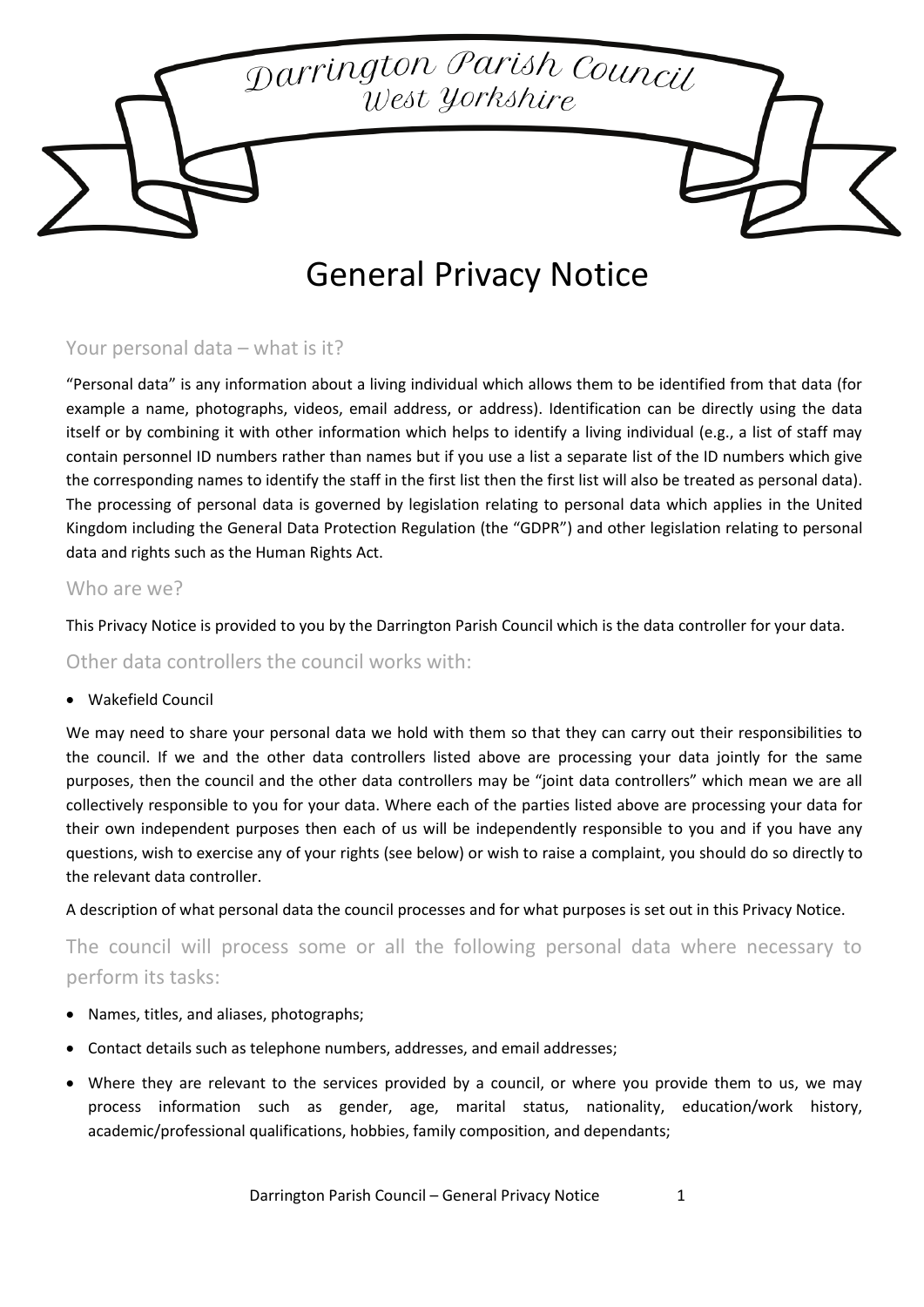• The personal data we process may include sensitive or other special categories of personal data such as criminal convictions, racial or ethnic origin, mental and physical health, details of injuries, medication/treatment received, political beliefs, trade union affiliation, genetic data, biometric data, data concerning and sexual life or orientation.

How we use sensitive personal data

- We may process sensitive personal data including, as appropriate:
	- information about your physical or mental health or condition to monitor sick leave and take decisions on your fitness for work.
	- your racial or ethnic origin or religious or similar information to monitor compliance with equal opportunities legislation.
	- to comply with legal requirements and obligations to third parties.
- These types of data are described in the GDPR as "Special categories of data" and require higher levels of protection. We need to have further justification for collecting, storing, and using this type of personal data.
- We may process special categories of personal data in the following circumstances:
	- In limited circumstances, with your explicit written consent.
	- Where we need to carry out our legal obligations.
	- Where it is needed in the public interest.
- Less commonly, we may process this type of personal data where it is needed in relation to legal claims or where it is needed to protect your interests (or someone else's interests) and you are not capable of giving your consent, or where you have already made the information public.

Do we need your consent to process your sensitive personal data?

• In limited circumstances, we may approach you for your written consent to allow us to process certain sensitive personal data. If we do so, we will provide you with full details of the personal data that we would like and the reason we need it, so that you can carefully consider whether you wish to consent.

The council will comply with data protection law. This says that the personal data we hold about you must be:

- Used lawfully, fairly and in a transparent way.
- Collected only for valid purposes that we have clearly explained to you and not used in any way that is incompatible with those purposes.
- Relevant to the purposes we have told you about and limited only to those purposes.
- Accurate and kept up to date.
- Kept only if necessary for the purposes we have told you about.
- Kept and destroyed securely including ensuring that appropriate technical and security measures are in place to protect your personal data to protect personal data from loss, misuse, unauthorised access, and disclosure.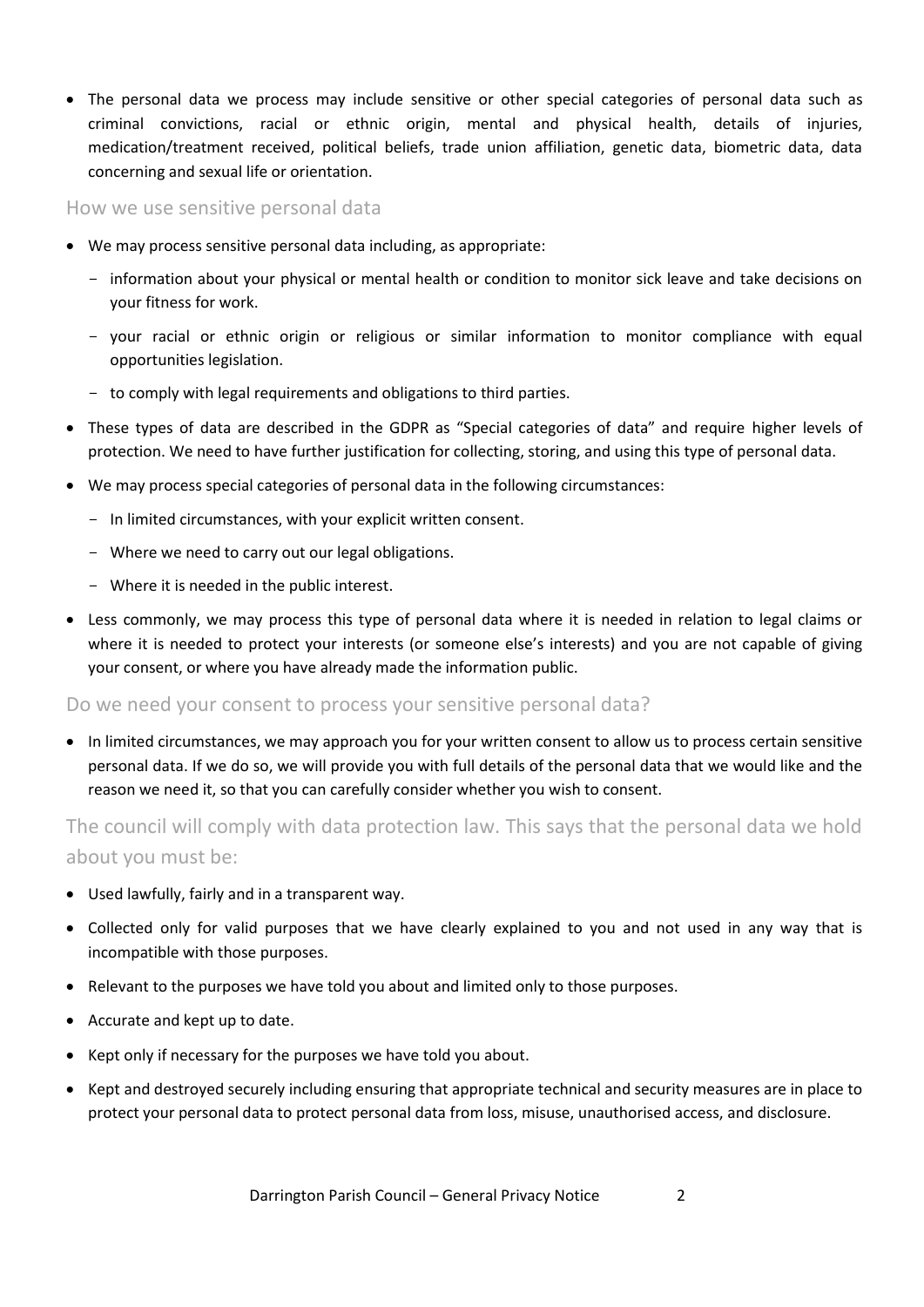# We use your personal data for some or all the following purposes:

- To deliver public services including to understand your needs to provide the services that you request and to understand what we can do for you and inform you of other relevant services;
- To confirm your identity to provide some services;
- To contact you by post, email, telephone or using social media (e.g., Facebook, Twitter, WhatsApp);
- To help us to build up a picture of how we are performing;
- To prevent and detect fraud and corruption in the use of public funds and where necessary for the law enforcement functions;
- To enable us to meet all legal and statutory obligations and powers including any delegated functions;
- To carry out comprehensive safeguarding procedures (including due diligence and complaints handling) in accordance with best safeguarding practice from time to time with the aim of ensuring that all children and adults-at-risk are provided with safe environments and generally as necessary to protect individuals from harm or injury;
- To promote the interests of the council;
- To maintain our own accounts and records;
- To seek your views, opinions or comments;
- To send you communications which you have requested and that may be of interest to you. These may include information about campaigns, appeals, other new projects or initiatives;
- To process relevant financial transactions including grants and payments for goods and services supplied to the council
- To allow the statistical analysis of data so we can plan the provision of services.

## What is the legal basis for processing your personal data?

The council is a public authority and has certain powers and obligations. Most of your personal data is processed for compliance with a legal obligation which includes the discharge of the council's statutory functions and powers. Sometimes when exercising these powers or duties it is necessary to process personal data of residents or people using the council's services. We will always consider your interests and rights. This Privacy Notice sets out your rights and the council's obligations to you.

We may process personal data if it is necessary for the performance of a contract with you, or to take steps to enter a contract. An example of this would be processing your data in connection with the use of sports facilities, or the acceptance of an allotment garden tenancy

Sometimes the use of your personal data requires your consent. We will first obtain your consent to that use.

# Sharing your personal data

This section provides information about the third parties with whom the council may share your personal data. These third parties have an obligation to put in place appropriate security measures and will be responsible to you directly for the manner in which they process and protect your personal data.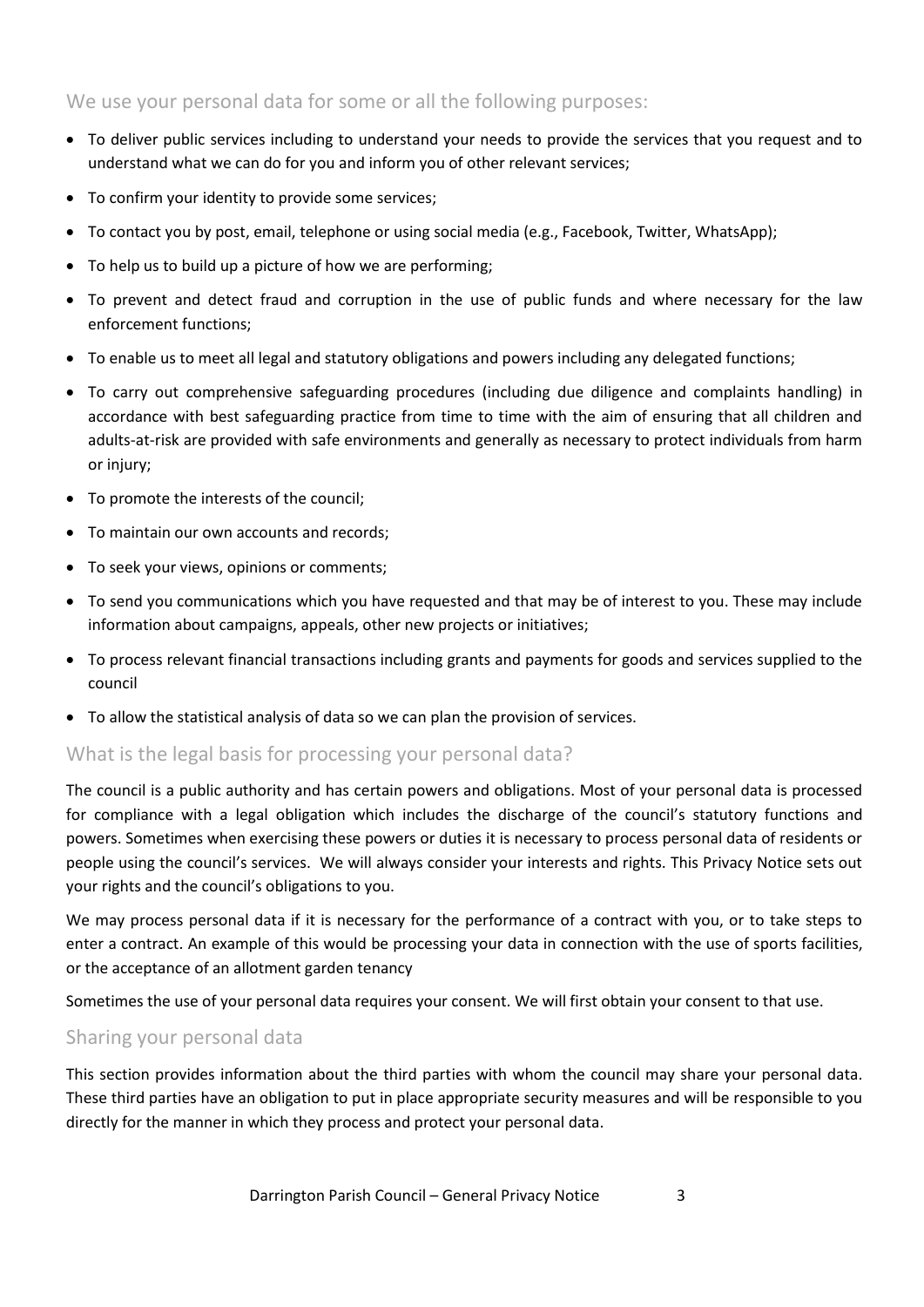It is likely that we will need to share your data with some or all of the following (but only where necessary):

- The data controllers listed above under the heading "Other data controllers the council works with";
- Our suppliers and contractors. For example, we may ask a commercial provider to publish or distribute newsletters on our behalf, or to maintain our database software;
- On occasion, other local authorities or not for profit bodies with which we are carrying out joint ventures e.g. in relation to facilities or events for the community.

## How long do we keep your personal data?

We will keep some records permanently if we are legally required to do so. We may keep some other records for an extended period of time. For example, it is currently best practice to keep financial records for a minimum period of 8 years to support HMRC audits or provide tax information.

We may have legal obligations to retain some data in connection with our statutory obligations as a public authority. The council is permitted to retain data to defend or pursue claims. In some cases, the law imposes a time limit for such claims (for example 3 years for personal injury claims or 6 years for contract claims). We will retain some personal data for this purpose if we believe it is necessary to be able to defend or pursue a claim. In general, we will endeavour to keep data only for as long as we need it.

This means that we will delete it when it is no longer needed.

# Your rights and your personal data

You have the following rights with respect to your personal data:

When exercising any of the rights listed below, to process your request, we may need to verify your identity for your security. In such cases we will need you to respond with proof of your identity before you can exercise these rights.

#### **1. The right to access personal data we hold on you**

- At any point you can contact us to request the personal data we hold on you as well as why we have that personal data, who has access to the personal data and where we obtained the personal data from. Once we have received your request, we will respond within one month.
- There are no fees or charges for the first request but additional requests for the same personal data or requests which are manifestly unfounded or excessive may be subject to an administrative fee.

#### **2. The right to correct and update the personal data we hold on you**

• If the data we hold on you is out of date, incomplete or incorrect, you can inform us, and your data will be updated.

#### **3. The right to have your personal data erased**

- If you feel that we should no longer be using your personal data or that we are unlawfully using your personal data, you can request that we erase the personal data we hold.
- When we receive your request, we will confirm whether the personal data has been deleted or the reason why it cannot be deleted (for example because we need it for to comply with a legal obligation).